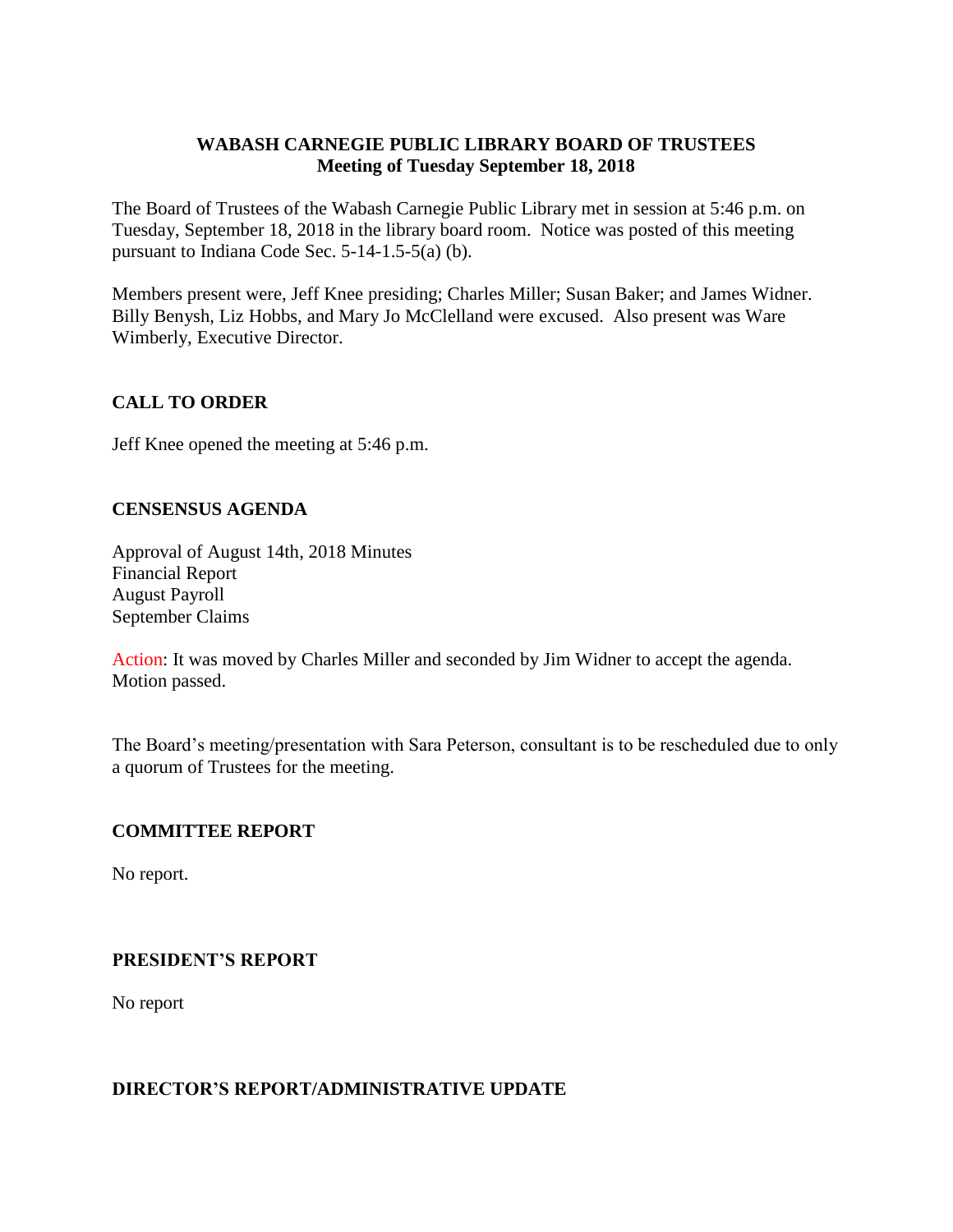### Board Minutes

Joe Rayl that he can no longer take the Minutes due to family obligations on Tuesday evenings now. Joe had been doing a very good job and am sorry he is not available. Ware will look to have someone else by October's meeting.

#### Donations in Memory of Martin Josef Duffey

The family of Martin Josef graciously designated the library as the preferred memorial in honor of Martin. Over \$1,200 has been given. Of the amount, David Vanderpool and Kathleen Duffey (Martin's sister) gave \$420 to be used to purchase a charging station in memory of Martin for library users upstairs. The charging station would be available for library users to recharge smartphones, tablets, and other electronic devices. We thank the Duffey family very much!

#### Harry Potter Event Success

The library had very successful Harry Potter event to celebrate the 20<sup>th</sup> anniversary for the first book, The Sorcerer's Stone, in the series. Over 175 people attended with many dressed up as a character from the Harry Potter books. Hard to be believe it has been 20 years since the first book came. Along with our outstanding library team, I want to thank Julie Beutler (Laura's mom) who assisted in decorating the library for the event and helping out during the event. A thank you also to Erin Sapusek who help us out by playing a character from Harry Potter during the event. It was a smashing success and have had many compliments from people since the event.

## Wabash Founders Day Participation

The library participated in the inaugural Wabash Founder's Day parade. It went very well and the library won  $1<sup>st</sup>$  place in showmanship. The library will entry #84. We had a banner and then four carts decorated along with some staff dressed up in costumes. Joe Rayl, Rachel Parks, Polly Howell, Laura Beutler, Wanda Smith, Liz Hobbs, and I along with Mary Weaver (volunteer) and Adam Hayslett (volunteer) composed the a couple of volunteers. Ware thanks everyone involved!

## Lighting in the Building

I have been in contact with Randy Keaffaber of Wabash Electric Company and Larry Hoover of Quality Electric about lighting the building with new LED lights. We have a lot of areas particularly in the Dome area where the light is not good and has a lot of shadows. Enclosed in